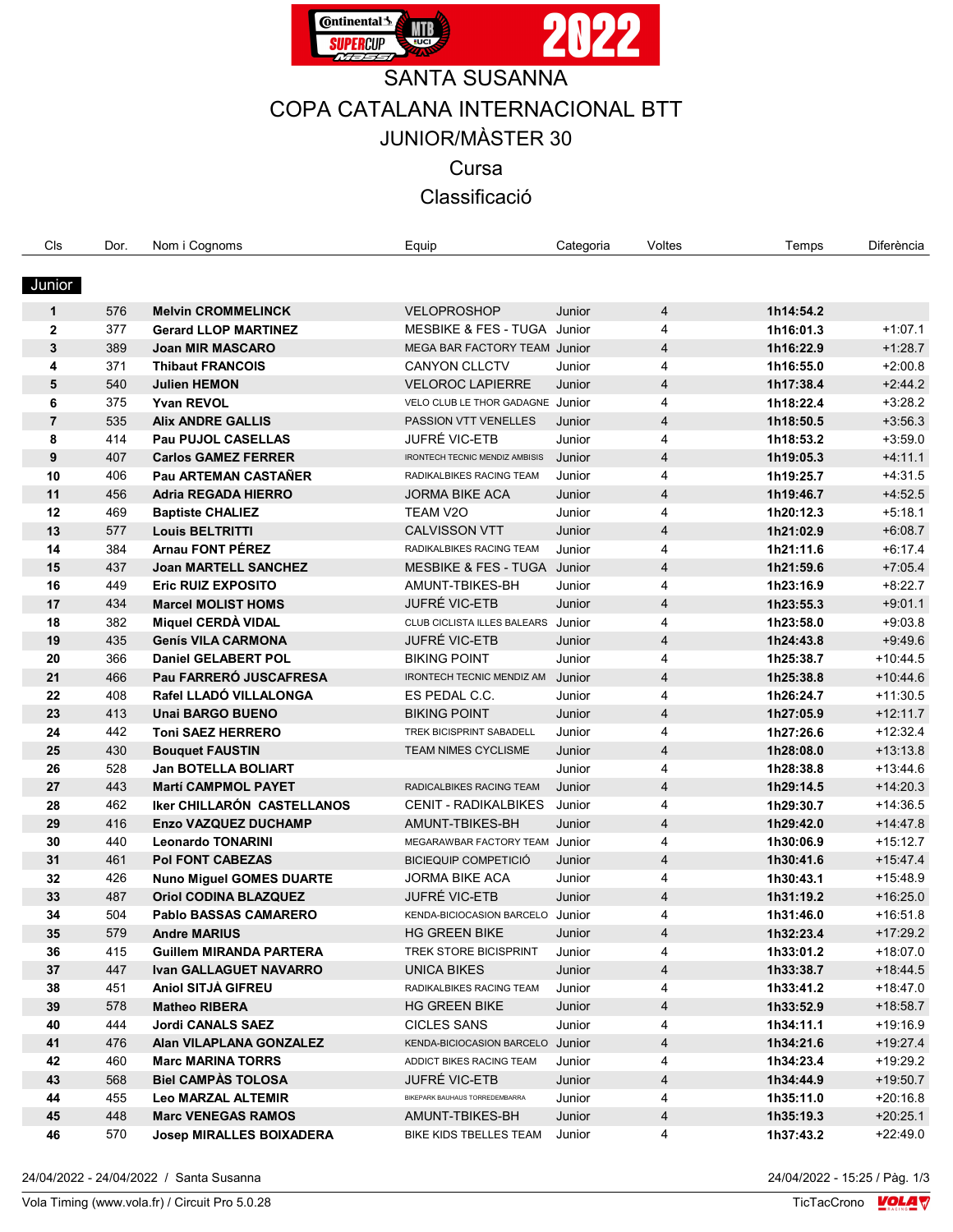

## SANTA SUSANNA COPA CATALANA INTERNACIONAL BTT JUNIOR/MÀSTER 30 Cursa Classificació

| <b>CIs</b> | Dor. | Nom i Cognoms                   | Equip                           | Categoria | Voltes         | Temps     | <b>Diferència</b> |
|------------|------|---------------------------------|---------------------------------|-----------|----------------|-----------|-------------------|
|            |      |                                 |                                 |           |                |           |                   |
| 47         | 523  | <b>Marc TELLEZ MAS</b>          | <b>BIKING POINT</b>             | Junior    | 4              | 1h40:43.4 | $+25.49.2$        |
| 48         | 517  | Yago DORADO PORTO               | CAT BIKE FLUB CICLISTA          | Junior    | 4              | 1h42:41.8 | $+27:47.6$        |
| 49         | 374  | <b>Arnau ILLA FABREGAS</b>      | <b>JUFRÉ VIC-ETB</b>            | Junior    | 4              | 1h44:50.9 | $+29:56.7$        |
| 50         | 522  | Armand PEÑA CANO                | FES BICI 3.0                    | Junior    | 4              | 1h45:36.7 | $+30:42.5$        |
| 51         | 458  | <b>Bernat SASPLUGAS VAZQUEZ</b> | <b>JORMA BIKE ACA</b>           | Junior    | $\overline{4}$ | 1h48:53.8 | $+33:59.6$        |
| 52         | 518  | <b>Francisco PAREJO LORENZO</b> | <b>CAT BIKE</b>                 | Junior    | 3              | 1h23:51.3 | +1 Volta          |
|            |      |                                 |                                 |           |                |           |                   |
| No Sortits |      |                                 |                                 |           |                |           |                   |
|            | 446  | <b>Camille GROUSSET</b>         | <b>GROUSSET RACING TEAM</b>     | Junior    |                |           |                   |
|            |      |                                 |                                 |           |                |           |                   |
| Abandons   |      |                                 |                                 |           |                |           |                   |
|            | 358  | <b>Rossel JULES</b>             | <b>TEAM CALVISSON VTT</b>       | Junior    |                |           |                   |
|            | 421  | <b>Oriol MUXI TATJÉ</b>         | MESBIKE & FES - TUGA Junior     |           |                |           |                   |
|            | 433  | <b>Saint Martin PIERRE</b>      | <b>TEAM NIMES CYCLISME</b>      | Junior    |                |           |                   |
|            | 439  | <b>Ferran ROS BRICOLLÉ</b>      | <b>FES BICI 3.-TUGA</b>         | Junior    |                |           |                   |
|            | 445  | Augusto ARAÑÓ ALONSO            | KENDA-BICIOCASION BARCELO       | Junior    |                |           |                   |
|            | 452  | David MOLANO PIÑERO             | <b>MESBIKE &amp; FES - TUGA</b> | Junior    |                |           |                   |
|            | 457  | <b>Roger TURNE MARINELO</b>     | <b>JORMA BIKE ACA</b>           | Junior    |                |           |                   |
|            | 468  | <b>Aleix MACIAS RUZ</b>         | 2RODES GRUP AMSA                | Junior    |                |           |                   |
|            | 473  | Eloi MACIÀ VIDAL                | E.C.C.O                         | Junior    |                |           |                   |
|            | 532  | <b>Victor SANCHEZ GONZALEZ</b>  | <b>TERBIKES-BAIX TER</b>        | Junior    |                |           |                   |
|            | 580  | <b>Marcel SANS MATEU</b>        | KENDA-BICIOCASION BARCELO       | Junior    |                |           |                   |

# Màster 30

| 1            | 1002 | <b>Victor PEREZ VAZQUEZ</b>     | SURIA BICIS FIGUERES Màster 30    |           | 4              | 1h17:50.2 |            |
|--------------|------|---------------------------------|-----------------------------------|-----------|----------------|-----------|------------|
| $\mathbf{2}$ | 1046 | <b>Jaume CASALS CARRANZA</b>    | <b>RRBIKERS</b>                   | Màster 30 | 4              | 1h18:24.2 | $+34.0$    |
| 3            | 1004 | <b>Abel ESCOBAR TRUJILLO</b>    | CAMBRILS PENYA CICLOTURISTA       | Màster 30 | $\overline{4}$ | 1h21:09.6 | $+3:19.4$  |
| 4            | 1003 | <b>Enric MARTORELL MUSTÉ</b>    | <b>BGTEAM HTI CLINIC</b>          | Màster 30 | 4              | 1h21:40.0 | $+3:49.8$  |
| 5            | 1005 | <b>Eloi BATLLORI JIMENEZ</b>    | <b>BSIX-JORMAT</b>                | Màster 30 | $\overline{4}$ | 1h23:05.8 | $+5:15.6$  |
| 6            | 1103 | <b>Jordi RODERO SERRANO</b>     | <b>BTTERRA</b>                    | Màster 30 | 4              | 1h24:41.4 | $+6:51.2$  |
| 7            | 1009 | <b>David GARCIA LOPEZ</b>       | CILCLES SERRANO - DE TORO GIRB    | Màster 30 | $\overline{4}$ | 1h24:47.0 | $+6.56.8$  |
| 8            | 1101 | <b>Adrià BACHS BOIX</b>         | <b>TERBIKES-BAIX TER</b>          | Màster 30 | 4              | 1h25:18.7 | $+7:28.5$  |
| 9            | 1044 | <b>Vincent THOMAS</b>           | <b>TEAM NIMES CYCLISME</b>        | Màster 30 | $\overline{4}$ | 1h26:08.8 | $+8:18.6$  |
| 10           | 1076 | <b>Martí CASAFONT GUITART</b>   | <b>CYCLING NO LIMIT CARDEDEU</b>  | Màster 30 | 4              | 1h26:37.3 | $+8:47.1$  |
| 11           | 1106 | <b>Oscar SABIOTE SOLER</b>      | <b>MUNTBIKES MOTORPRIM</b>        | Màster 30 | $\overline{4}$ | 1h26:40.4 | $+8:50.2$  |
| 12           | 1102 | Luis ORTEGA ANTÓN               | CILLAR DE SILOS - VELOCLUB        | Màster 30 | 4              | 1h26:44.9 | $+8:54.7$  |
| 13           | 1056 | <b>Edu RUIZ ANGLADA</b>         | BAIXA UN PUNT BIKE SHOP Màster 30 |           | $\overline{4}$ | 1h28:26.4 | $+10:36.2$ |
| 14           | 1105 | <b>Victor CARRASCO CARRERO</b>  | UNICA BIKES                       | Màster 30 | 4              | 1h29:08.7 | $+11:18.5$ |
| 15           | 1010 | <b>Francesc LOPEZ CARBONELL</b> | <b>MEGABICI</b>                   | Màster 30 | $\overline{4}$ | 1h30:45.8 | $+12:55.6$ |
| 16           | 1096 | <b>Arnau PLANAS MOLINA</b>      | <b>SERGIO BIKE</b>                | Màster 30 | 4              | 1h31:20.9 | $+13:30.7$ |
| 17           | 1019 | <b>Nabil ZARROURI</b>           | <b>MTBIKER'S</b>                  | Màster 30 | $\overline{4}$ | 1h31:23.5 | $+13:33.3$ |
| 18           | 1075 | Sergi ROIG TURRA                | <b>SURIA BICIS FIGUERES</b>       | Màster 30 | 4              | 1h32:52.5 | $+15:02.3$ |
| 19           | 1017 | <b>Armand PAGÈS LAVANDERO</b>   | BICIEQUIP COMPETICIÓ              | Màster 30 | 4              | 1h39:32.2 | $+21:42.0$ |
| 20           | 1036 | José Luis AHUMADA RODRÍGUEZ     | LA TORRETA BIKE                   | Màster 30 | 4              | 1h39:54.9 | $+22:04.7$ |

#### No Sortits

| 1001 | Arnau SUGRAÑES MATEU          | NOU ESPAI - LEVEL TEAM Màster 30 |           |
|------|-------------------------------|----------------------------------|-----------|
| 1104 | <b>Yandry SAINZ HERNANDEZ</b> | <b>BIKING POINT</b>              | Màster 30 |